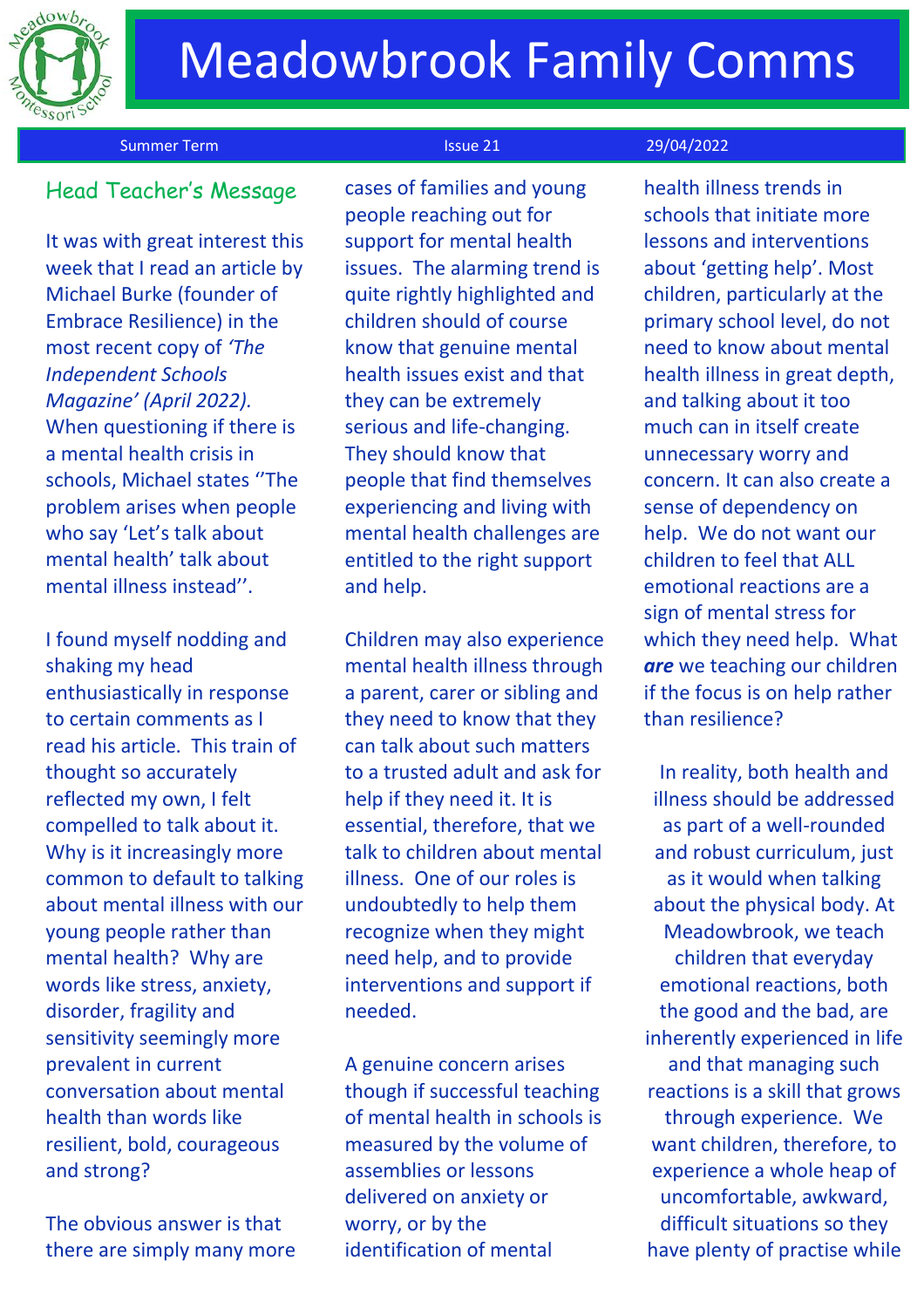

# Meadowbrook Family Comms

### Summer Term **Issue 21** 29/04/2022

 they are with us! We want them to learn about their strengths and weaknesses, their doubts and fears, their ambitions and aspirations, and to embrace all parts of themselves. In order to do so, they must experience the vast range of human emotions and reactions, and teachers and parents should be allowing them opportunities to do so.

We need to be clear ourselves though on the difference between an everyday reaction to a negative emotion or experience (disappointment, anger, sadness, tiredness, embarrassment, confusion, loss) and a mental health concern. If we do not know the difference, we cannot teach our children about it, and we could be sending the wrong message to children about what it looks and feels like to experience and manage a range of 'normal and rational' emotional responses.

Children should also understand that they cannot always change situations they find uncomfortable or difficult, but they can still remain in control. This may include asking for help, but

the focus should be on empowerment, rather than disempowerment; it should be on strength, rather than on weakness. Creating resilient, well-rounded, informed children, equipped with a range of strategies and experiences that prepare them for life in the wider world is such an important aim at Meadowbrook, that we spend a great deal of time developing it! Our aspiration is that every child leaves Meadowbrook mentally healthy.

If you, parents or children, have any comments or questions about mental health and illness, or how we teach it in school, please do be in touch. I'd love to know what your opinion is!

## **Queen's Green Canopy Tree-Planting Ceremony.**

Thank you to everyone that volunteered to represent our school for this unique and very special ceremony, which is taking place in Windsor on Tuesday, 10<sup>th</sup> May. A namedrawing assembly was held on Thursday for the volunteers, and the winner was….**Isabelle Fowler, Y3!**

Thank you Isabelle! You'll need to take some amazing pictures for our school scrapbook please!

Year 3&4 had an extraordinary day at Ufton Court on Tuesday. Sarah Jane says 'They took part in a variety of activities and looked at and discussed an array of artefacts, and learnt some new (old!) Viking words for objects and games. One of their favourite activities was when they pretended to be Viking Voyagers and raided different lands for their riches.

It was a day jam-packed with fun, laughter, singing, games and learning'.